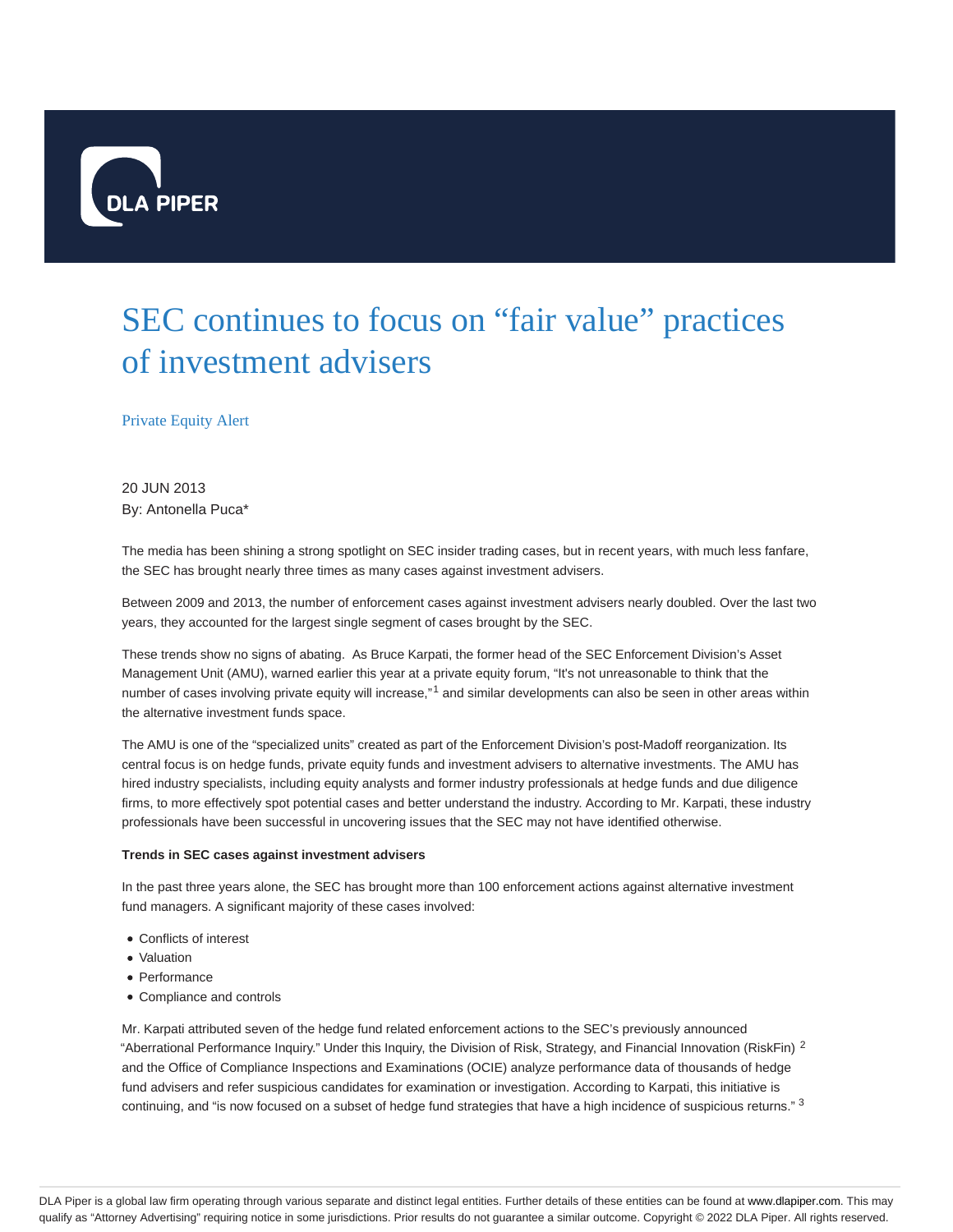#### **Valuation issues**

Throughout 2012 and into 2013, in addition to focusing on returns, the SEC repeatedly signaled that it was also focusing on valuations, including valuations of complex and illiquid investments. In addition, the SEC warned the industry that it was focusing on the potential overvaluation of assets during the fund marketing stage. Because investors and potential investors often question the valuations of active holdings, the SEC indicated it was concerned that managers were exaggerating the performance or quality of these holdings by writing up the assets during a fund-raising period and then writing them down after the period closes.

These signals came to fruition with a burst of enforcement actions in late 2012 and early 2013. Since October 2012, the SEC has filed at least five cases in which it alleged false or fraudulent fund valuations (including one analogous case against a mutual fund and its board of directors).<sup>4</sup> (See sidebar for list of common valuation issues raised by the SEC.)

#### **Common valuation issues raised by the SEC**

Below are some of the most common valuation issues raised by recent SEC enforcement cases:

- Fixed-income securities were appraised at face value rather than based on current, market prices available on the measurement date.
- Interest paid in-kind increased the carrying value of distressed debt in circumstances where recovery of principal and interest was unlikely.
- The value of underlying collateral for a portfolio investment was misrepresented.
- Asset–backed securities and structured products were valued based on models developed by management that did not adequately incorporate market-based inputs available on the measurement date (typically discount, prepayment and default rates).
- Valuations of illiquid investments were provided by consultants that were affiliated with a fund and relied on inputs obtained from the fund's portfolio managers, which resulted in valuation overstatements.
- Private equity investments were valued at cost, and an adequate fair value analysis to determine whether cost approximated fair value wasn't performed.
- When investments were valued using the discounted cash flow model, future estimated proceeds were not discounted to present value.
- Valuations of debt securities did not take into account the effect of significant corporate events, such as a bankruptcy proceeding.
- Valuations were based on stale data and were not updated frequently enough to be a suitable representation of then-current market conditions.
- Valuation methodologies for illiquid investments were misrepresented in the fund's marketing materials.

In addition, the SEC has brought actions against investment advisers for violating their own existing valuation policies and procedures in areas such as:

- Frequency of valuation meetings
- Documentation of valuation decisions
- Use of third-party specialists to provide independent valuations and/or support management's estimates
- Price override procedures
- Resolution of price challenges
- For fund-of-funds investments, valuations based on management's estimates even though the fund's policy specifically required the use of net asset value as reported by the investee entity

#### **Board of Directors' valuation responsibilities**

The SEC has also focused on the board of directors' responsibilities in (1) monitoring the valuation process and methodologies applicable to portfolio investments, and (2) determining the fair value for individual securities. While the SEC cases in this area have concentrated on registered investment companies (RICs), the issues identified by the SEC for RICs also apply to alternative investment funds.

In December 2012, for instance, the SEC charged eight former mutual funds directors with violating their responsibilities in the fair valuation of portfolio securities for which market prices were not readily available. According to the SEC, the directors: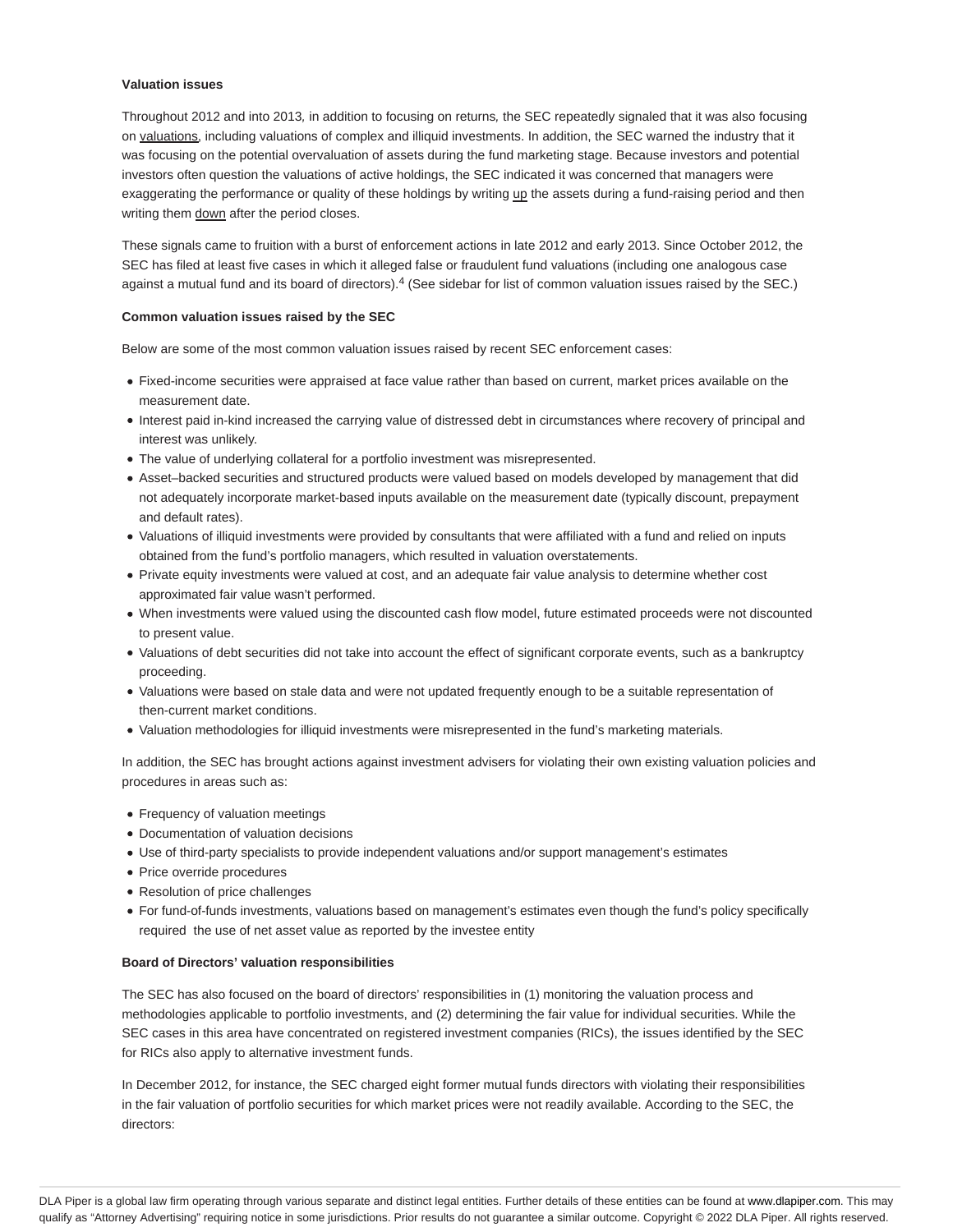- Did not specify a fair valuation methodology to use in valuing the securities,
- Failed to continuously review the appropriateness of the method to be used in valuing each issue of a security in the company's portfolio,
- Delegated their responsibility to determine fair value to a valuation committee, but did not provide any meaningful, substantive guidance on how those determinations should be made,
- Made no meaningful effort to learn how fair values were actually being determined,
- Received only limited information on the factors considered in making fair value determinations, and
- Received almost no information explaining why particular fair values were assigned to portfolio securities.

Ultimately, the SEC charged the mutual funds with materially misstating their net asset values for at least a five-month period in 2007 and maintained that the board of directors should be held accountable for failing to fulfill its valuation responsibilities.

#### **Other areas of SEC focus**

In addition to valuation, hedge funds, private equity and other participants in the alternative investment space can expect the SEC to focus on:

- The AMU's recently announced Private Equity Initiative, which aims to identify private equity fund advisers that are at higher risk for certain specific fraudulent behavior
- Hedge funds that are "retail oriented; in other words, funds that "ordinary investors," tend to purchase, either directly or indirectly, through pensions, endowments, foundations and other retirement plans) and
- Smaller, unregistered investment advisers that may not have adequate compliance policies in place and may also pose a risk of fraud to the investing public.

What's more, the SEC may have already telegraphed its concern with respect to a type of private equity fund referred to as "zombie funds." Zombie funds allegedly delay liquidity of their holdings or misrepresent the value of their assets because income from those assets is their only source of revenue.

While having a zombie fund, or being a zombie fund manager, is not in and of itself unlawful, Karpati noted that "the zombie manager issue is significant, and given the large amount of capital raised in 2006 and 2007, will likely become more important when those vintages reach maturity."

## **Action steps for fund managers**

In a recent speech, SEC Commissioner Luis Aguilar discussed the SEC's recent activities and advised individuals with compliance responsibilities to pay close attention to their firm's valuation processes, adding that "an ounce of prevention will be worth a pound of cure."<sup>5</sup> He also pointed out that the SEC has requested 250 additional examiners in its proposed budget "to more quickly examine newly-registered entities whose activities may pose greater risks."

Given the SEC's continuing focus on valuation – and on investment advisers to alternative investment funds (and potentially, the SEC's additional resources) – fund managers should consider doing the following:

**Establish and/or implement an adequate compliance function**: In the wake of Dodd-Frank, over 1,500 new investment advisers recently registered with the SEC. In response, the SEC has exhorted these advisers to institute and maintain adequate compliance measures or face sanctions if they do not.

For example, in January 2013 the SEC charged an investment adviser with failing to adopt and implement written compliance policies and procedures, and not conducting annual compliance reviews. According to the SEC, the investment adviser employed a compliance officer who performed virtually no compliance-related functions during a two-year period. In addition, the SEC alleged that over a three-year period, the investment adviser only enforced written compliance policies and procedures designed primarily to address his predecessor's broker-dealer activities.

**Establish valuation policies and procedures:** Fund managers should establish valuation policies and procedures that are:

- Described consistently in the fund's documents (such as the offering document, marketing materials, audited financial statements, etc.),
- Implemented in practice, and
- Subject to periodic review and adequate supervision.